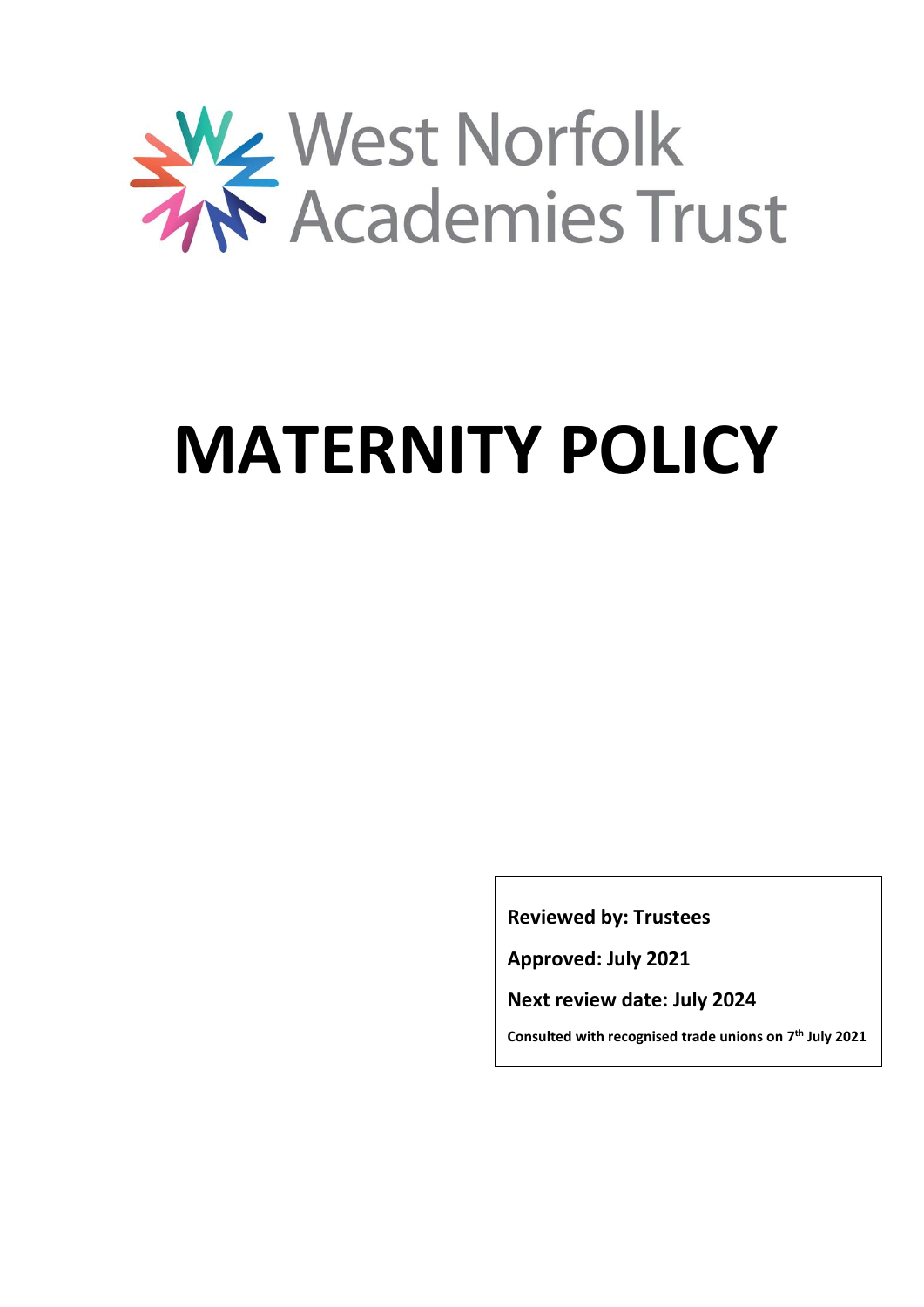## **Contents**

| $\mathbf{1}$                                                                                  | <b>Terms of Reference</b>                                                                                                                                                                                           | 1       |  |  |  |
|-----------------------------------------------------------------------------------------------|---------------------------------------------------------------------------------------------------------------------------------------------------------------------------------------------------------------------|---------|--|--|--|
| $\overline{2}$                                                                                | <b>General Principles</b>                                                                                                                                                                                           | 1       |  |  |  |
| 3                                                                                             | Entitlement to maternity leave and pay for all categories of employees, with less<br>than 26 weeks service as at the 15th week before the EWC                                                                       | 1       |  |  |  |
| 4                                                                                             | Entitlement to maternity leave and pay for all categories of employees with more<br>than 26 weeks service as at the 15th week before the FWC but less than one<br>years' service as at the 11th week before the EWC | $1 - 2$ |  |  |  |
| 5                                                                                             | Entitlement to maternity leave and pay for all categories of employees with more                                                                                                                                    |         |  |  |  |
|                                                                                               | than one year's service as at the 11th week before the EWC                                                                                                                                                          |         |  |  |  |
| 6                                                                                             | Miscellaneous provisions                                                                                                                                                                                            | $2 - 3$ |  |  |  |
| 7                                                                                             | <b>Health and Safety</b>                                                                                                                                                                                            | $3 - 4$ |  |  |  |
| 8                                                                                             | The Administration of Maternity Leave                                                                                                                                                                               | 4       |  |  |  |
| 9                                                                                             | Pensions                                                                                                                                                                                                            | 4       |  |  |  |
| Appendix A: Entitlement to maternity leave and pay for all categories of employees, with less |                                                                                                                                                                                                                     |         |  |  |  |
| than 26 weeks service as at the 15th week before the EWC                                      |                                                                                                                                                                                                                     |         |  |  |  |
| Appendix B: Entitlement to maternity leave and pay for all categories of employees with more  |                                                                                                                                                                                                                     |         |  |  |  |
| than one year's service as at the 11th week before the EWC                                    |                                                                                                                                                                                                                     |         |  |  |  |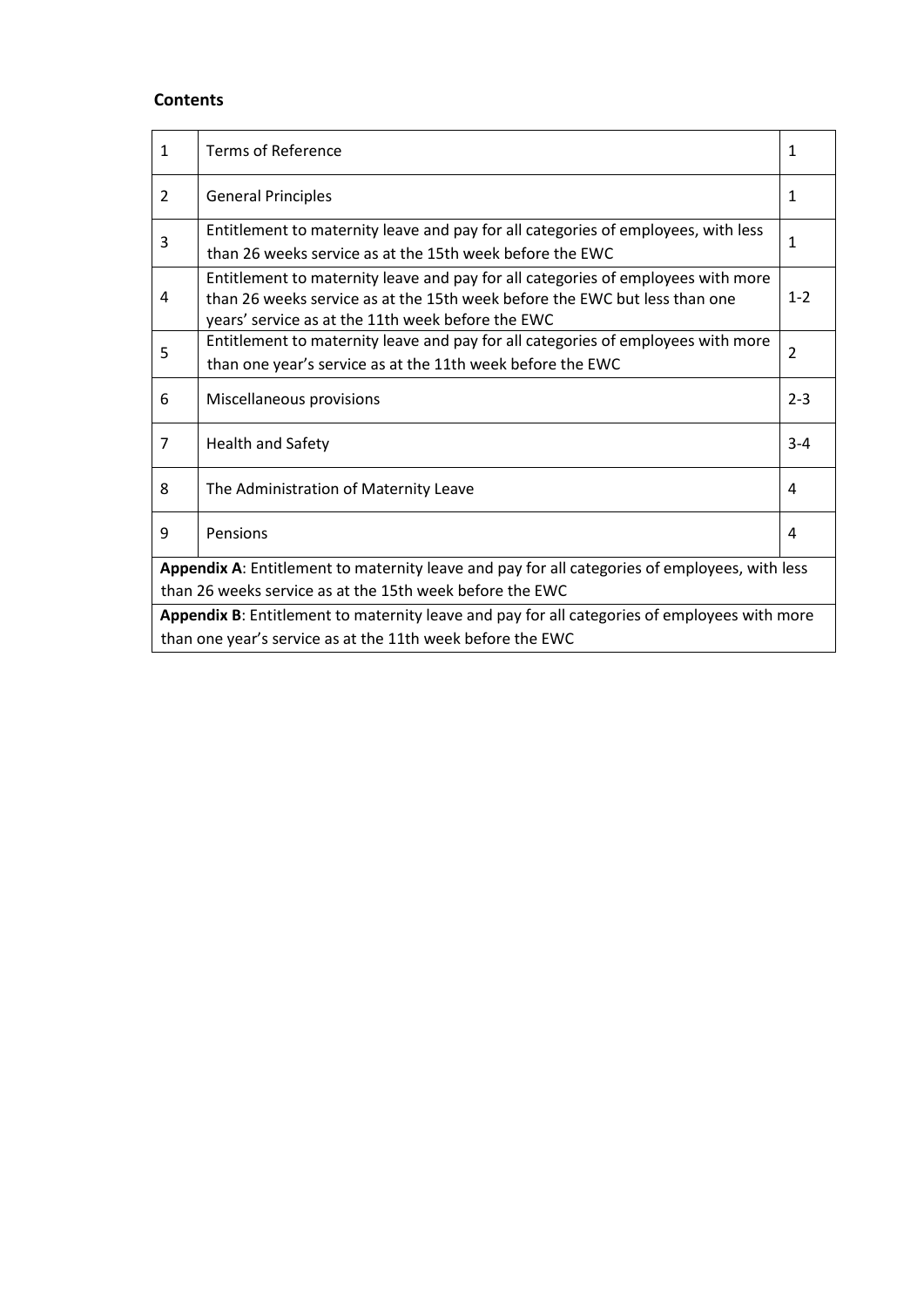## **1. Terms of Reference**

- **1.1** This policy applies to all employees of the West Norfolk Academies Trust.
- **1.2** Definitions:
	- **Expected week of childbirth (EWC):** the week, beginning on a Sunday, in which the doctor or midwife expects your child to be born.
	- **Statutory Maternity Pay (SMP):** the legal minimum amount an employer must pay.
	- **Qualifying Week:** fifteen weeks before the expected week of childbirth (EWC).

## **2. General Principles**

- **2.1** Maternity leave and pay entitlements can be a complex issue. The tables in this document give a summary of the different entitlements and the qualifying requirements. Statutory entitlements are those provided for by employment law; contractual entitlements are part of the employee's contract of employment.
- **2.2** The status of the employee's contract of employment during the maternity leave period is treated as if the employee is temporarily absent from work. This means that all contractual benefits, except pay, must continue as normal. Annual leave entitlement will accrue as normal.

## **3. Entitlement to maternity leave and pay for all categories of employees, with less than 26 weeks service as at the 15th week before the EWC**

- **3.1** All employees are entitled to take up to one year (52 weeks) maternity leave from day one of employment. The 52 weeks leave consists of 26 weeks Ordinary Maternity Leave (OML) followed continuously by 26 weeks Additional Maternity Leave (AML). An employee cannot return to work earlier than two weeks after childbirth.
- **3.2** There is a requirement to give the employer at least 28 days' notice of the date on which the absence will begin. If the employee wishes to resign her employment the normal contractual notice period applies. In all cases, Schools are advised to request notification as early as possible although the statutory requirement is for the employee to notify the employer of the intention to take maternity leave by 15 weeks before the Expected Week of Childbirth (EWC). The employer is required to respond to the request within 28 days of the request being made.
- **3.3** The employee is not required to give notice of her intention to return to work following maternity leave unless she returns before the end of the 52 week period, in which case she must give 21 days' notice of her intention to return.
- **3.4** A summary of the entitlements and obligations to maternity leave and pay for employees in Schools is set out in appendices A and B.

# **4. Entitlement to maternity leave and pay for all categories of employees with more than 26 weeks service as at the 15th week before the EWC but less than one years' service as at the 11th week before the EWC**

**4.1** In addition to the maternity entitlement for employees set out above, for those with more than 26 weeks service as at 15 weeks before the EWC, there is a possible entitlement to be paid Statutory Maternity Pay (SMP), depending on the employee meeting certain conditions.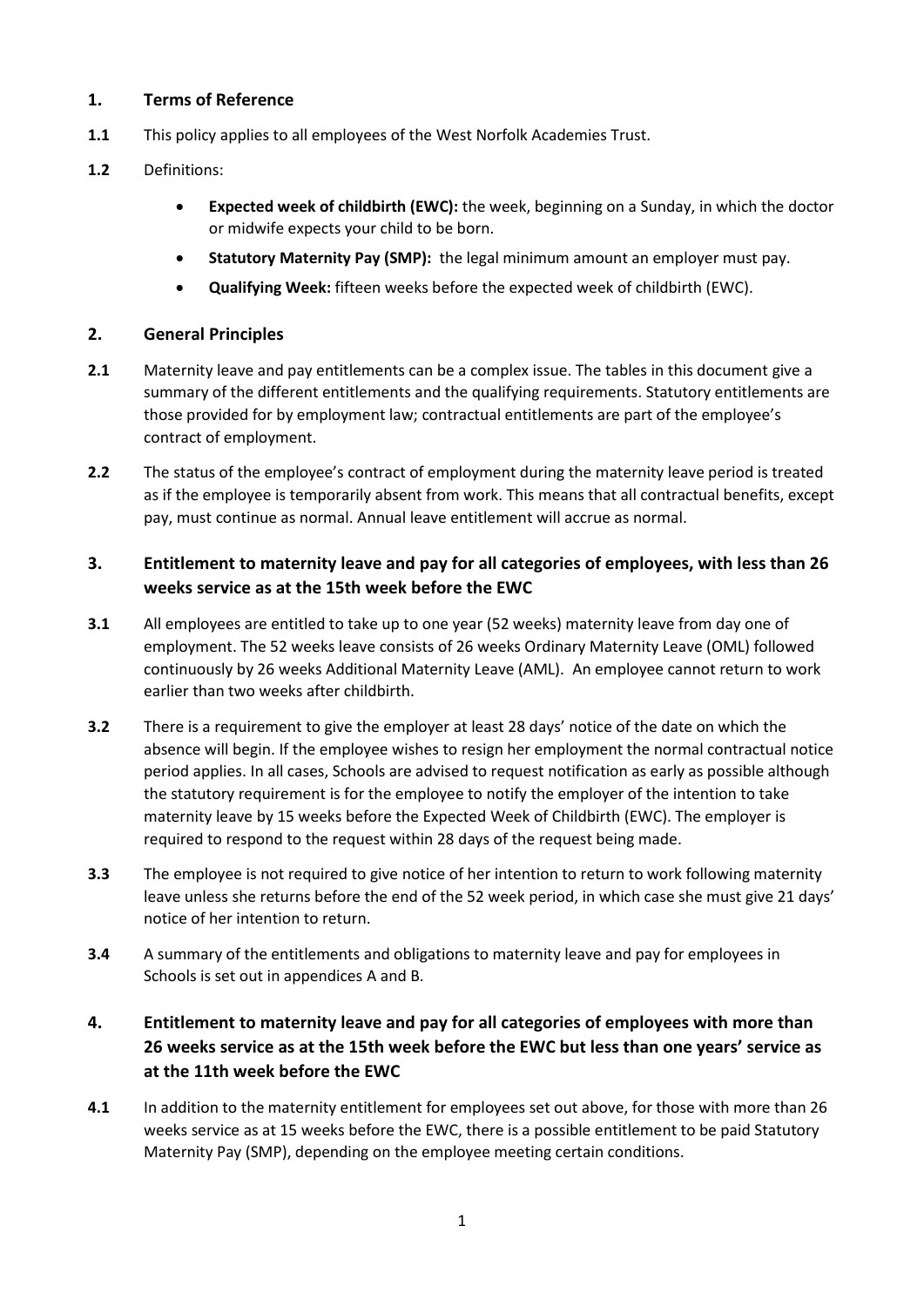- **4.2** To qualify for SMP the following conditions must be met:
	- The employee must have been continuously employed by her current employer for at least 26 weeks by the beginning of the 15th week before the EWC. This 15th week is called the qualifying week.
	- The employee must have average weekly earnings in the calculation period (which is the eight weeks or two months before the end of the qualifying week) at, or above, the lower earnings limit for payment of National Insurance contributions. The lower earnings limit is reviewed in the April of each year.
	- The employee must still be pregnant at the 11th week before the EWC or have had the baby by that time.

## **5. Entitlement to maternity leave and pay for all categories of employees with more than one year's service as at the 11th week before the EWC**

- **5.1** For those employees with more than one year's service as at the 11th week before the EWC, in addition to the above maternity leave and pay entitlements there is an entitlement to receive contractual maternity pay in line with the conditions of service for either teaching staff or support staff.
- **5.2** A summary of the entitlements and obligations to maternity leave and pay for all categories of staff with more than one year's service as at the 11th week before the EWC is set out in appendix 2.

#### **6. Miscellaneous provisions**

#### **6.1 Ante-natal care**

A pregnant employee has a right to reasonable paid time off to attend ante-natal care appointments. She should produce evidence of appointments if requested to do so by the Employer.

#### **6.2 Pregnancy-related illness**

If a pregnant employee is absent from work due to a pregnancy-related illness in the 4 weeks before the EWC, then the period of maternity leave will commence automatically.

#### **6.3 Premature Birth**

Where a baby is born prematurely the employee should ensure that the Headteacher is informed.

The period of maternity leave will commence automatically the day after the birth unless maternity leave had already commenced. Discretion should be used as to whether it is appropriate to extend the maternity leave period or take any other special action as necessary.

#### **6.4 Death of a Baby and Still Birth**

If the baby dies or is stillborn after 24 weeks' pregnancy, the provisions of the relevant scheme apply. Where this occurs before 24 weeks (miscarriage), consideration as to the circumstances should be made and, where necessary, special leave or sick leave should be granted. The decision should be made with consideration given to the needs of the employee and medical advice.

#### **6.5 Dismissal Protection**

The law protects an employee against dismissal when she is pregnant or during maternity leave regardless of hours worked or length of service. Only when a dismissal would have occurred,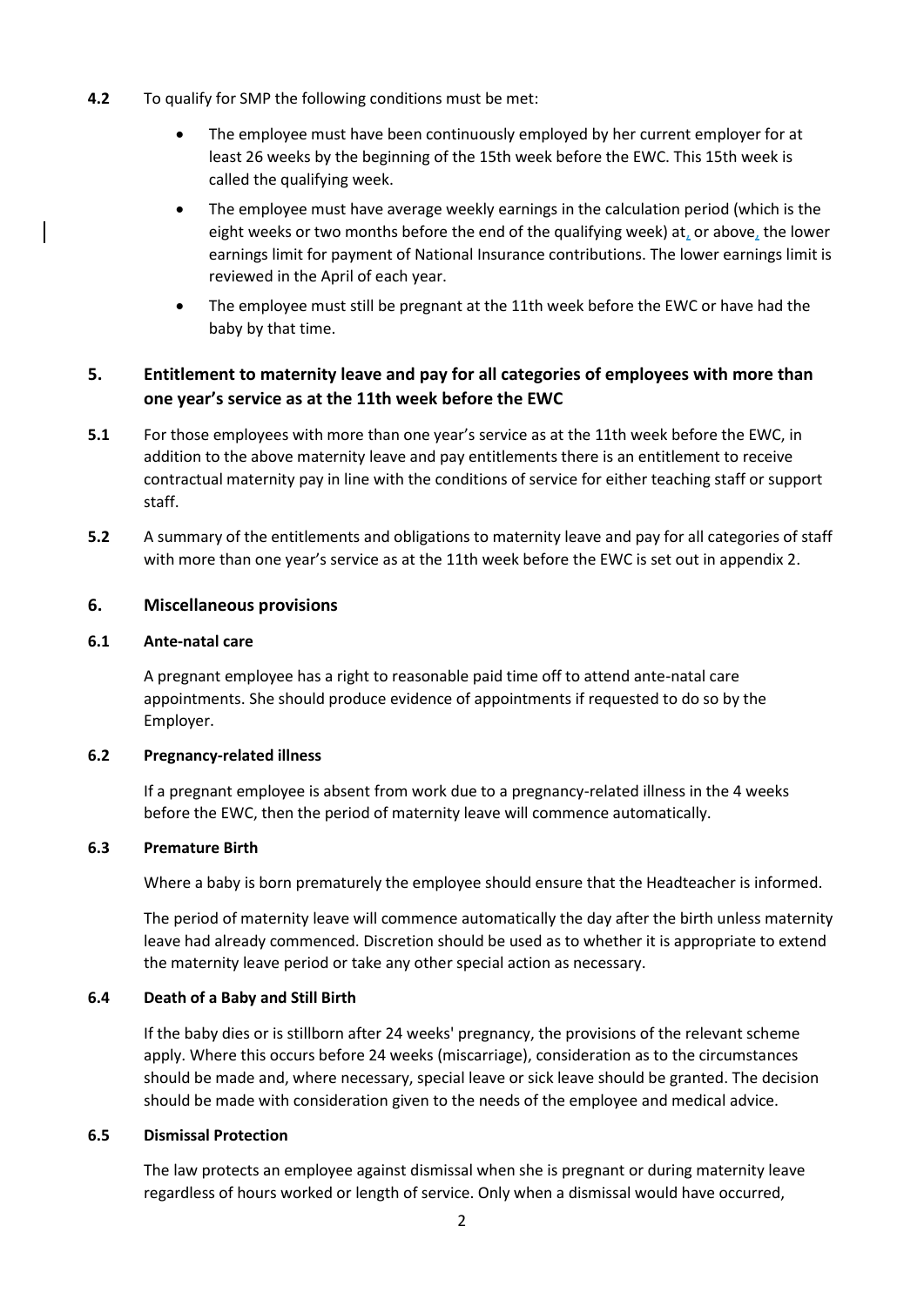regardless of the fact that the employee is pregnant or on maternity leave, would a dismissal not be automatically unfair.

## **6.6 Keeping in Touch Days**

Employees may, by agreement with their employer, attend work for up to ten days' under their contract of employment during the maternity leave period. These days are known as "Keeping in Touch days" (KIT days). Such days are different to the reasonable contact that employers and employees may make with one another, as during KIT days employees can carry out work for the employer, for which they may be paid.

Any work done on any day during the maternity pay or maternity leave period will count as a whole KIT day, up to the ten day maximum. In other words, if an employee comes in for a one-hour training session and does no other work that day, she will have used one of her KIT days.

The type of work that the employee undertakes on a KIT days is a matter for agreement between the two parties. They may be used for any activity which would ordinarily be classed as work under the employee's contract.

The employee may be paid for the work undertaken during KIT days without loss of SMP. The rate of pay is a matter for agreement with the employer. However, when determining the rate of pay for each KIT day, the employer must be mindful of equal pay considerations. Please contact your HR Adviser at EPM if you require further information.

## **7. Health and Safety**

**7.1** Pregnant employees must be given specific health and safety protection under UK Health and Safety Legislation. The main provisions are set out below.

## **7.2 Risk Assessment**

Employers must assess all workplaces for risks to the health and safety of their employees and others affected by their work activities. In particular, they must consider if there are specific or enhanced risks for new and expectant mothers who are defined as "an employee who is pregnant, who has given birth or miscarried within the previous six months, or who is breast feeding". Such risks would include exposure to certain harmful substances or microbial agents/infectious diseases; extremes of heat and cold; noise; movement and posture; lifting/handling loads; and potential exposure to violence (including verbal abuse).

- **7.3** Where an unacceptable risk is identified the employer must take any protective or preventative measures required by other health and safety legislation to remove it. See [www.hse.gov.uk](http://www.hse.gov.uk/risk/resources.htm) for template risk assessment forms. Where this would not prevent the employee from being at risk, a hierarchy of measures should be followed:
	- If it is reasonable to do so, working conditions or hours of work should be altered to avoid (or minimise) the risk;
	- If this is not possible, or the risk cannot be avoided by this, the employee should be offered suitable alternative employment on existing, or not substantially less favourable, terms and conditions;
	- If no suitable alternative work is available, the employee should be given leave of absence with full pay. If the employee refuses an offer of suitable alternative work, the leave may reasonably be unpaid.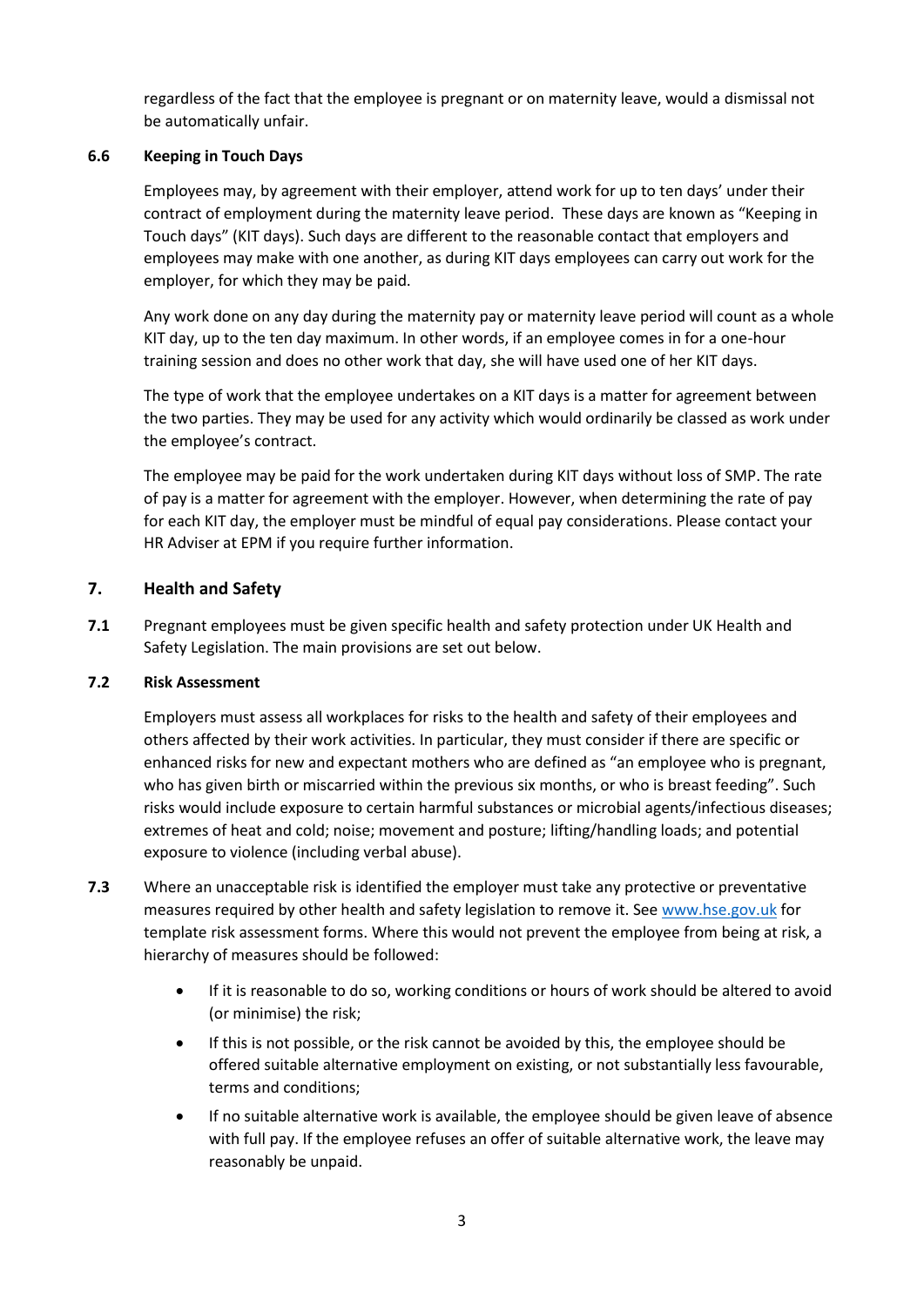## **7.4 Period of Protection**

These provisions apply from the time the School receives written notification that the employee is pregnant until 6 months after the date of childbirth, or until the employee stops breast-feeding if she continues to do so beyond this six month period. The paid leave of absence provisions will not apply during the maternity leave period. The employee will receive whatever maternity pay she is entitled to as normal.

#### **8. The Administration of Maternity Leave**

- **8.1** When the employee notifies the Headteacher (or other designated person) that she is pregnant she should be given the appropriate maternity leave application form and summary of entitlements .
- **8.2** The School is advised to make it clear that it is the responsibility of the employee to notify the School by, at the latest, the 15th week before the EWC, of the intended date maternity leave is to commence. Should the employee decide she intends to commence maternity leave at an earlier date, she is required to give a minimum of 28 days' notice of the revised date.
- **8.3** When the Headteacher has received formal confirmation of an employee's intention to take maternity leave, the completed maternity application form should be forwarded to the HR Adviser immediately to enable a response to be sent to the employee within, the statutory required, 28 days. EPM provides a schedule of maternity leave pay for the employee.
- **8.4** A certificate of pregnancy from a registered medical practitioner or midwife (MatB1) should also be provided to the employer. The MatB1 is not issued until the 20th week before the EWC.
- **8.5** If the employee chooses to return before the end of the 52 weeks maternity leave period, she is required to give a minimum of 21 days' notice of the revised return date, in writing, to the Headteacher.
- **8.6** When the School has been informed of the above, then the HR Adviser for the School should be notified via the EPM portal in order that any maternity cover arrangements may be terminated and the employee's full pay re-commenced as appropriate.

#### **9. Pensions**

- **9.1** Members of the Teachers' Pension Scheme (TPS) and Local Government Pension Scheme (LGPS) will pay contributions based on the actual maternity pay received during the first 39 weeks of the maternity pay period.
- **9.2** During unpaid maternity leave the employer shall not make any payments into the pension scheme and the employee will no longer continue paying contributions. Employees should seek further information from the relevant pension scheme in respect of their options to enhance contributions for the period of unpaid maternity leave.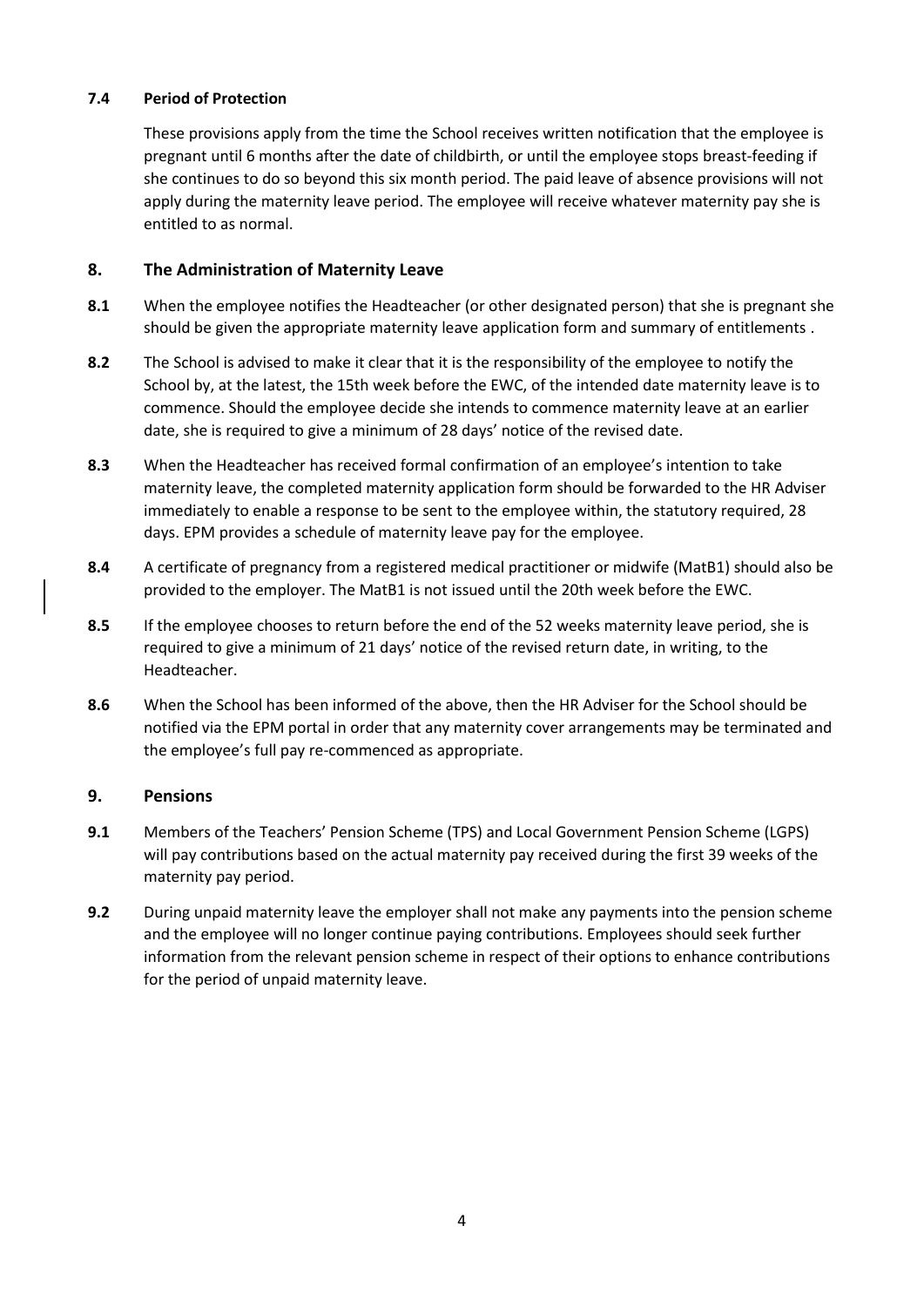# **Appendix A**

# **Entitlement to maternity leave and pay for all categories of employees, with less than 26 weeks service as at the 15th week before the EWC**

| <b>Entitlements</b>  |                                                            |                      |                                                                                                                                                   | <b>Obligations</b>                                                                                |                                                                                                                          |                                                                                                       |
|----------------------|------------------------------------------------------------|----------------------|---------------------------------------------------------------------------------------------------------------------------------------------------|---------------------------------------------------------------------------------------------------|--------------------------------------------------------------------------------------------------------------------------|-------------------------------------------------------------------------------------------------------|
| Category<br>of Staff | <b>Period with Employer</b>                                | Length of<br>Absence | Pay                                                                                                                                               | <b>Period of Notice by</b><br><b>Employee to Employer</b><br>of Intention to Cease<br><b>Work</b> | <b>Period of Notice by</b><br><b>Employee to</b><br><b>Employer of Date</b><br><b>Maternity Absence</b><br><b>Begins</b> | <b>Period of Notice by</b><br><b>Employee to</b><br><b>Employer of Intention</b><br>to Return to Work |
| <b>Support</b>       | Less than 26 weeks<br>service as at 15 weeks<br>before EWC | Up to 52<br>weeks    | No contractual or statutory<br>maternity pay. Form SMP1<br>to be provided by payroll<br>provider to apply for<br>statutory maternity<br>allowance | By 15 <sup>th</sup> week before<br>EWC if not earlier                                             | 28 days.                                                                                                                 | None unless returning<br>before 52 weeks, then<br>21 days                                             |
| <b>Teachers</b>      | Less than 26 weeks<br>service as at 15 weeks<br>before EWC | Up to 52<br>weeks    | No contractual or statutory<br>maternity pay. Form SMP1<br>to be provided by payroll<br>provider to apply for<br>statutory maternity<br>allowance | By 15 <sup>th</sup> week before<br>EWC if not earlier                                             | 28 days.                                                                                                                 | None unless returning<br>before 52 weeks, then<br>21 days                                             |